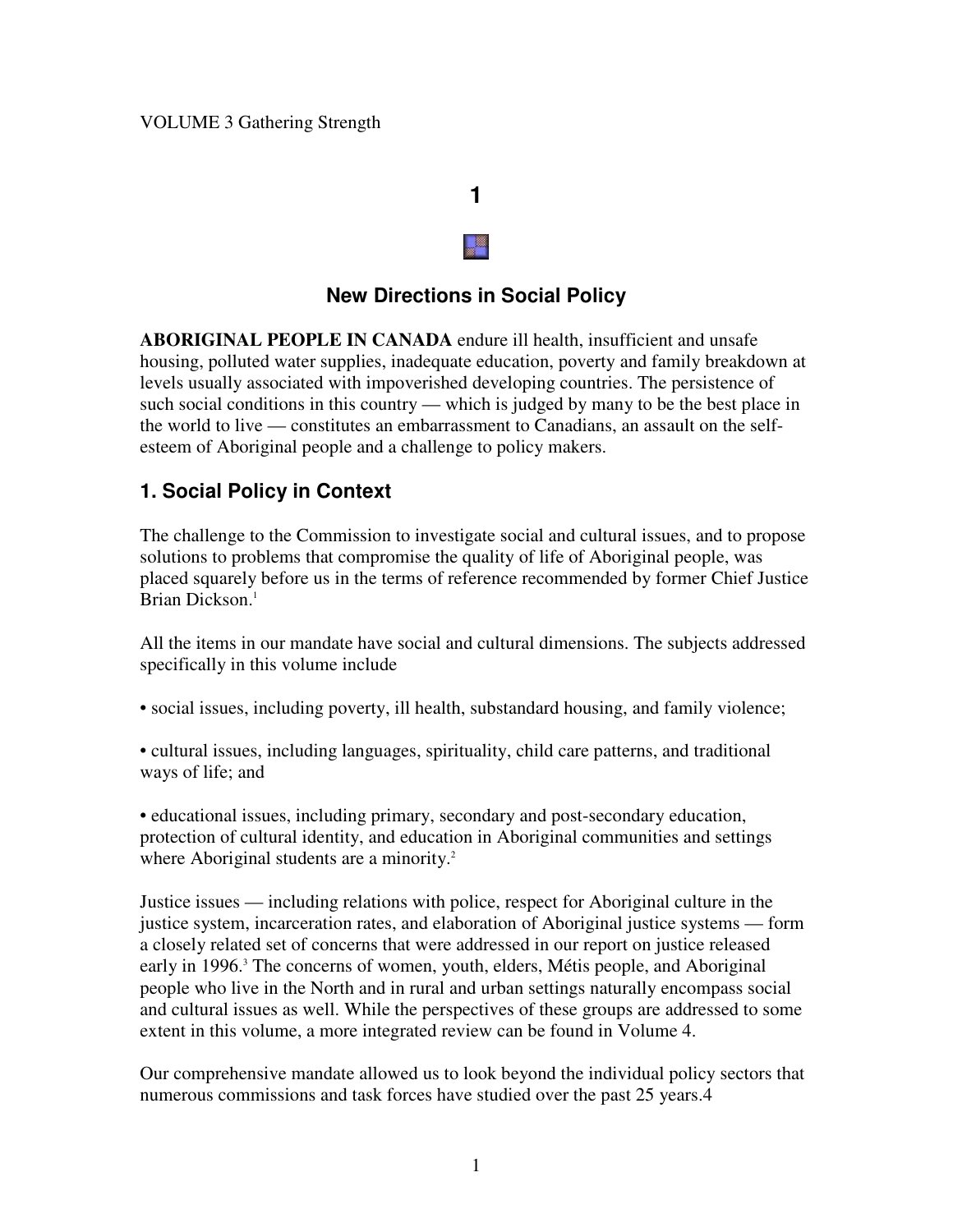Consequently, we were able to examine current evidence of social dysfunction in the context of historical experience and to consider solutions that are not merely social.

This broader perspective has shown us that we are living with the painful legacy of displacement and assimilation policies that have undermined the foundations of Aboriginal societies. With the problems seen in this light, the solution is redistribution of power and resources so that Aboriginal people can pursue their social and economic goals and regain their health and equilibrium through means they choose freely.

## **2. Confronting a Painful Legacy**

In Volume 1 we described the process by which Aboriginal peoples were systematically dispossessed of their lands and livelihood, their cultures and languages, and their social and political institutions. We showed how this was done through government policies based on the false assumptions that Aboriginal ways of life were at a primitive level of evolutionary development, and that the high point of human development was to be achieved by adopting the culture of European colonists. We argued that these ethnocentric and demeaning attitudes linger in policies that purport to work on behalf of Aboriginal people while actually withholding from them the power to work out their own destiny. We proposed that the way of the future be to put behind us all notions of wardship, assimilation and subordination and to develop a new relationship based on mutual recognition, mutual respect, sharing, and mutual responsibility.

In Volume 2 we set out the means by which this new relationship can become a reality. These include honouring historical treaties and concluding new ones, implementing the right of Aboriginal peoples to self-determination and self-government, effecting a more just distribution of lands and the wealth those lands generate, and developing economic policies to revitalize Aboriginal nations and communities and enhance their self-reliance.

The Commission believes that the inherent right of Aboriginal self-government is recognized and affirmed in section 35(1) of the *Constitution Act, 1982* as a protected Aboriginal and treaty right and is now entrenched in the constitution (see Volume 2, Chapter 3 for a fuller discussion).

Constitutional recognition of the inherent right of self-government introduced a new dynamic into the relationship between Aboriginal and non-Aboriginal people. It will, however, take time for both sides to recognize the full implications of partnership. Building institutions to translate the concept of partnership into reality will be a lengthy and demanding process.

In the meantime, pressing problems facing Aboriginal people must be addressed. Children's lives are being stunted by violence in the home and failure at school. Communities are suffering the soul-destroying effects of inadequate housing, unsafe water and rampant unemployment. Young people are subjected to racist taunts because they are marked as members of a devalued underclass.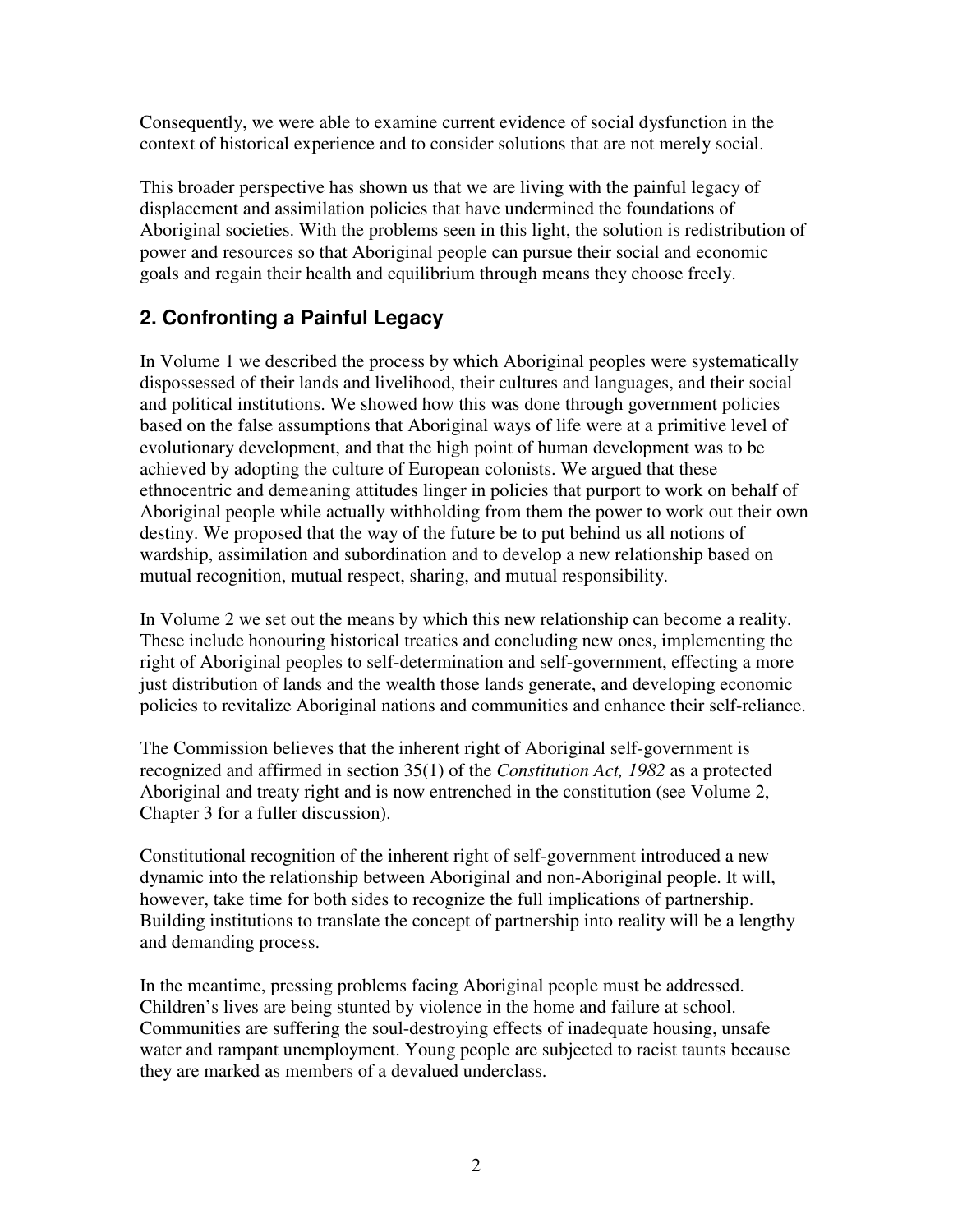Solutions cannot wait until self-government becomes a reality. Problems will not disappear with the recognition of the inherent right of self-government. Federal, provincial and territorial governments, along with Aboriginal leaders and organizations, must act now to erase the disparities between Aboriginal and non-Aboriginal opportunity in Canada. Aboriginal nations need a strong and durable foundation upon which to build self-government. That foundation is the people — healthy, educated individuals, strong in body, soul, mind and spirit. That is why we entitled this volume *Gathering Strength*. As our recommendations are implemented, individuals and communities will gain the strength needed to make their nations viable, so that they will be able to seize the opportunities opened up by the structural changes recommended in Volume 2.

The subjects addressed in this volume — family life, health and healing, housing, education and cultural policy — all fall within what we identified (in Volume 2, Chapter 3) as the core jurisdiction of Aboriginal self-government. These core matters have a direct impact on the life, welfare, culture and identity of Aboriginal peoples. Therefore, Aboriginal nations are free to proceed with policy making in these areas without waiting for agreements to be worked out with federal, provincial or territorial governments. They can start now.

In the next five chapters we explore current problems in particular sectors, the barriers to resolving the problems, solutions that are being implemented in some quarters, and action required on the part of governments — federal, provincial, territorial and Aboriginal to achieve positive change. Recommendations are not directed to governments alone. We point out often what Aboriginal and non-Aboriginal citizens and their organizations can do to promote and complement policy makers' actions.

## **3. Looking Ahead**

We begin with a discussion of Aboriginal families in Chapter 2 because we are persuaded that restoring stable, nurturing families, in their diverse contemporary forms, is essential to achieving the social goals of Aboriginal people. We examine briefly the place of families in traditional cultures and the interventions that have undermined their continuity and effectiveness. We propose that Aboriginal people be in charge of family service institutions that emphasize rebuilding mutual-aid networks within communities and protecting vulnerable persons from violence. Enacting family law that incorporates Aboriginal customs will help remove some of the gaps and contradictions in the current application of federal and provincial law.

We examine health and social services together in Chapter 3 because Aboriginal people advised us consistently that the health of body, mind, emotions and spirit must be understood holistically. Seen in this light, the current fragmentation of services is a major obstacle to supporting and enhancing whole health — that is, a state of well-being in the individual and harmony with social and environmental systems that are themselves functioning in a balanced way. We probe selected aspects of health and well-being to illuminate the source and nature of the factors that contribute to troubling statistics on life expectancy and quality of life. We conclude that Aboriginal concepts of health and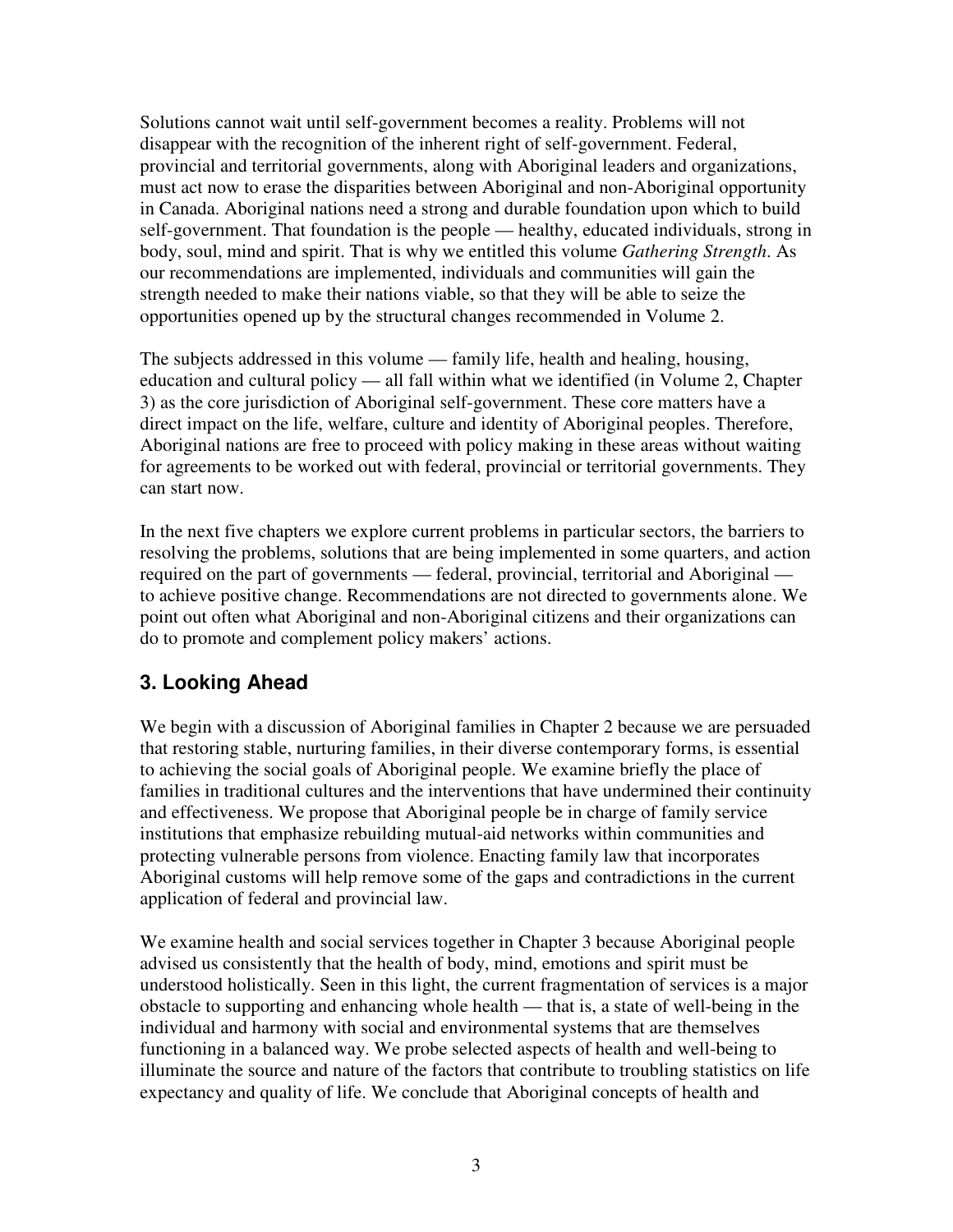contemporary research on the determinants of health converge. Together they point to a plan in which services play a significant but not the only role. The following constitutes the core of our proposed health and healing strategy:

• reorganization of health and social services under Aboriginal control;

• a human resources strategy to prepare Aboriginal people to design and staff services;

• reform of mainstream institutions to make them more responsive to Aboriginal people; and

• urgent action to achieve minimum standards of safe housing, water supply and waste disposal.

Political empowerment and economic development must complement this health strategy.

Chapter 4 focuses on ways to correct serious problems in housing, water supply and waste disposal in Aboriginal communities. We analyze the extent of current deficiencies in the housing supply and community infrastructure, as well as the impediments to devising a policy to address these deficiencies. We propose that community services be brought up to public health standards for a safe water supply over a five-year period. We outline a 10-year plan to raise housing conditions to at least a minimum level of health and safety on First Nation territories and to provide access to affordable housing in areas where a housing market operates. This would be achieved through a combination of mortgage and income subsidies, householder contributions, and community investment. The 10-year schedule is proposed so that Aboriginal governments, as they assume responsibilities now carried by federal, provincial and territorial governments, will not be saddled with the consequences of years of neglect and ineffective policies. To maintain an adequate and affordable housing supply, individual and community incomes must increase through economic development.

In Chapter 5, we consider the statistics on Aboriginal educational achievement, the recommendations made by commissions and task forces since 1966, and the advice we received in hearings and briefs, and we conclude that educational reform is not achieving the needed breakthrough. As an alternative, we set out a proposal to implement lifelong, holistic learning that includes strategies to engage children, young people, adults and elders in accessible, culturally appropriate education. Key elements of the strategy are

• institutions at all levels under the control of Aboriginal people

• greater recognition of Aboriginal culture and identity in provincial and territorial education systems; and

• full participation of Aboriginal people in educational governance.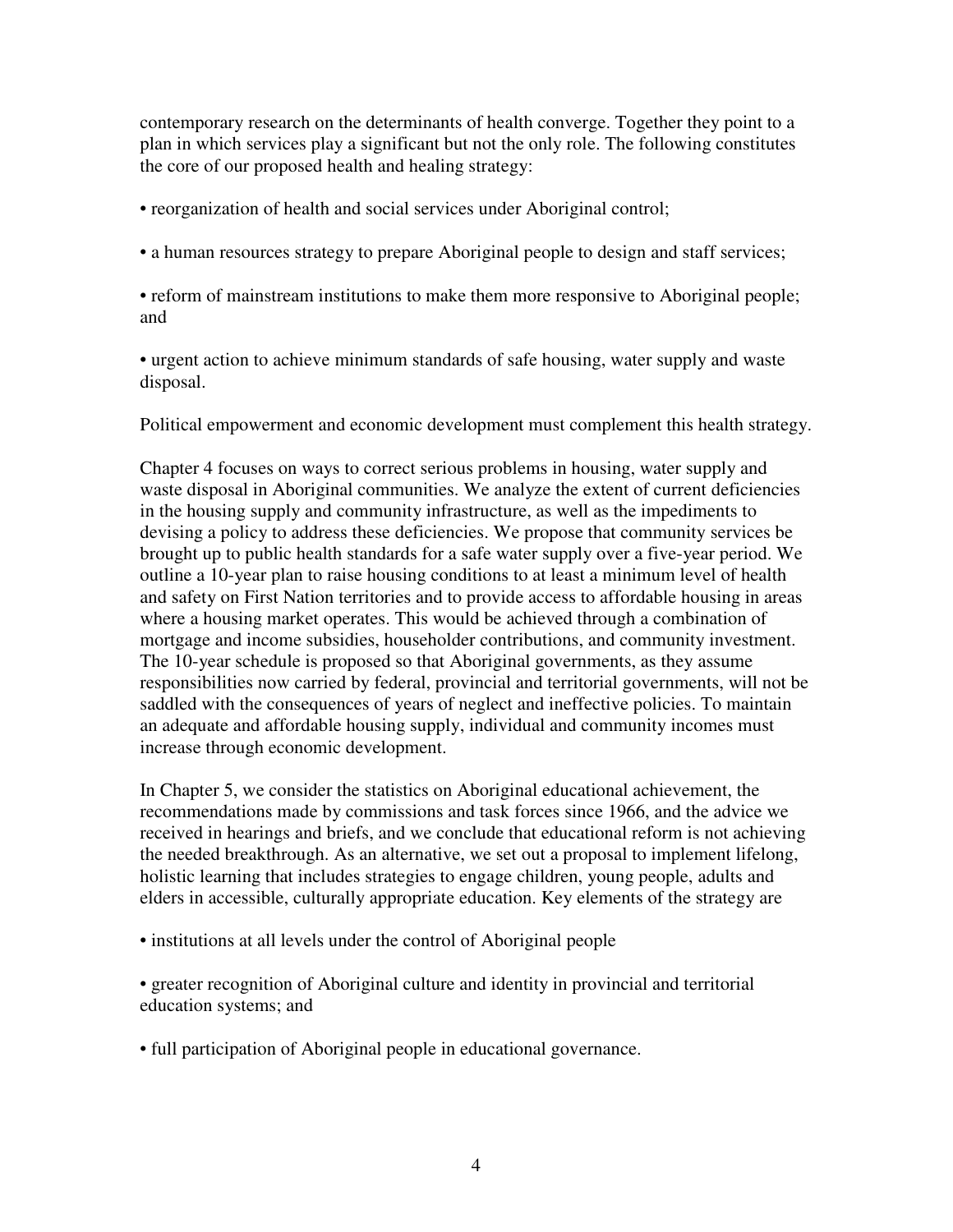A strategy to prepare people to implement self-government is given prominence in setting educational goals.

Finally, in Chapter 6, we address cultural policy. Mutual respect between Aboriginal and non-Aboriginal people in Canada can be achieved only with knowledge of one another. However, the opportunities for Aboriginal people to contribute to authentic knowledge by representing themselves in their own languages, with reference to their own symbols, in their own literature, radio, movies and television — have been, and continue to be, severely restricted. The result is that stereotypes and distorted images, based on historical and current misconceptions, are widespread. In this chapter we set out ways for Aboriginal people to gain more equitable representation in the arts, literature, and communications media and to have their history portrayed more accurately in museums and historical displays. We suggest how public policy can contribute to conserving and restoring languages threatened with decline or disappearance.

While intercultural relations demand attention, relations within and between Aboriginal nations are also an urgent priority. The nation building over the next generation will require access to the various media and the skills to use them. Transmitting cultural traditions between generations with radically different life experiences will require innovative means of communication; so will the challenge of maintaining a shared identity among Aboriginal people dispersed in rural and urban settings. Our recommendations address both dimensions — intercultural communication and communication within and among Aboriginal nations and cultures.

## **4. From Dependency to Strength**

Current social problems are in large part a legacy of historical policies of displacement and assimilation, and their resolution lies in recognizing the authority of Aboriginal people to chart their own future within the Canadian federation. Specific policies we recommend assume that this framework of authority will be put in place and that lands and resources will be redistributed to make self-government workable. Institutions to serve social needs will be established by Aboriginal governments and will reflect the cultural priorities of the population being served. Distinct Aboriginal institutions will play an important role in demonstrating how traditional wisdom can be applied to contemporary problems. These will take time to develop, however, and even when fully operational they will not occupy the whole field of Aboriginal services.

We anticipate that the transition to self-government will proceed quickly in some Aboriginal nations and more slowly in others. Therefore, our recommendations for policy and institution building are formulated to involve Aboriginal people in decision making in existing jurisdictions and to accommodate easily a transition to Aboriginal jurisdiction when self-government is accomplished. The challenge will be to ensure there is dialogue between policy makers and managers of new initiatives and emerging Aboriginal governments, so that momentum, efficiency, and continuity are maintained throughout the transition.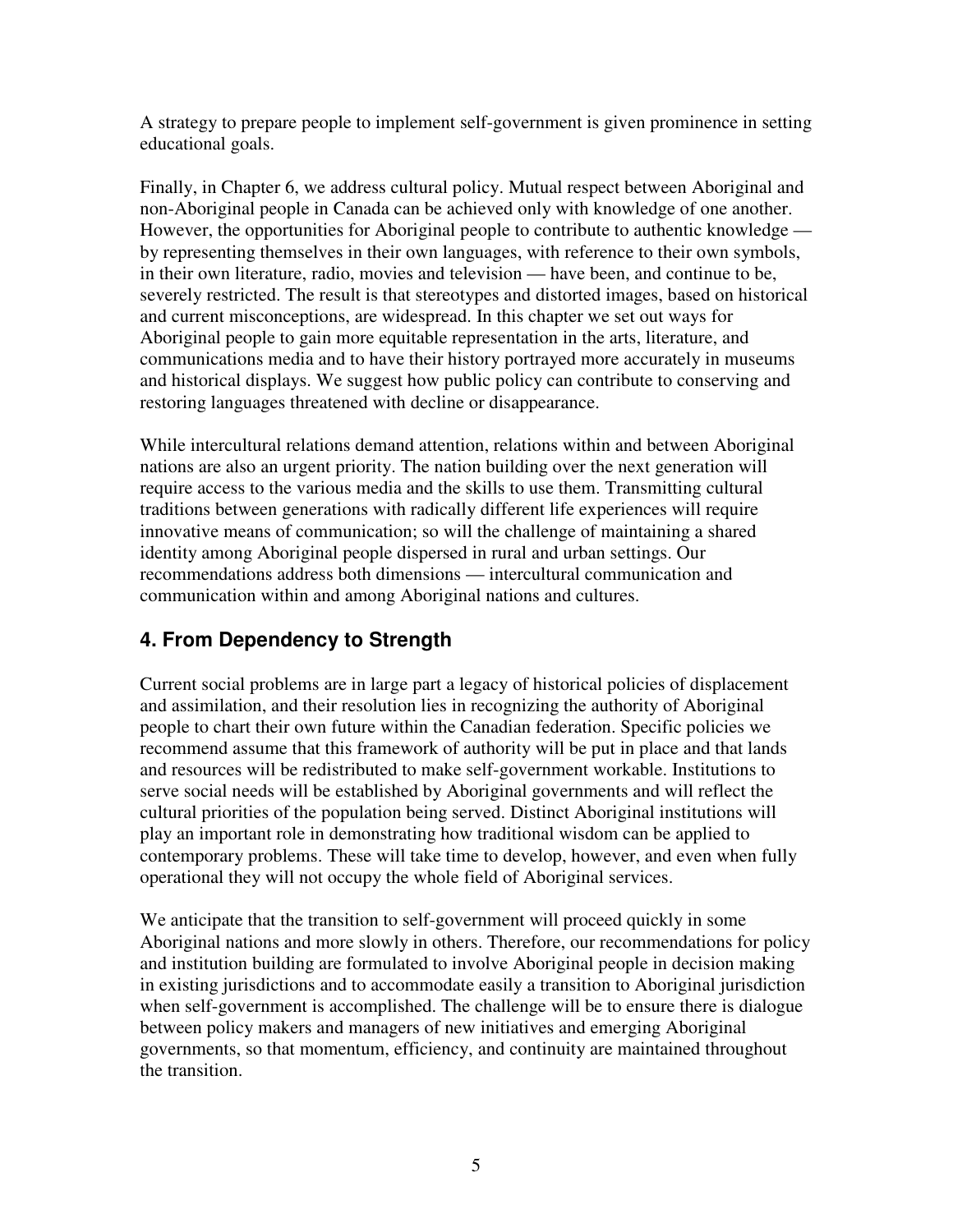Even when self-government is fully operational, large numbers of Aboriginal people will continue to participate in non-Aboriginal society as a result of living in urban areas, encountering the justice system, attending schools and universities, being admitted to hospitals, watching television, reading newspapers, working for the public or private sector, or simply interacting with others. Aboriginal people need to be recognized and accepted for what they are and for what they can offer non-Aboriginal society. Assimilationist and racist policies and attitudes must be eliminated. That is why so many of our recommendations are aimed at making governments, policies, school curricula, public institutions, and professional organizations more aware of the Aboriginal presence in Canada and more receptive to what it can contribute to society.

Immediate threats to health must be removed. Living conditions that undermine morale and well-being must be improved to match prevailing Canadian standards. Equal opportunities to acquire the skills needed to participate in the social, political and economic life of Canada must be made available to Aboriginal people. As our examination of past efforts at policy reform has demonstrated, however, Aboriginal life will not be transformed by the continuation of paternalistic policies designed and administered outside the control of Aboriginal people.

Recommendations in this volume thus have three interrelated objectives:

1. to address urgent social concerns through institution building and program development congruent with the emergence of self-government;

2. to pave the way for Aboriginal self-government by enhancing the capacity of Aboriginal citizens to engage in nation building; and

3. to stimulate adaptation of mainstream institutions to provide services in a manner that recognizes and affirms Aboriginal identity, involves Aboriginal people in governance and decision making, and assumes a complementary and supportive role in the development of Aboriginal service institutions.

Past social policy, based on false assumptions about Aboriginal people and aimed at their colonization and assimilation, has left a heritage of dependency, powerlessness and distrust. Establishing a new relationship based on mutual recognition, mutual respect, sharing and mutual responsibility in an era of Aboriginal self-government is the challenge of the twenty-first century. Aboriginal people are anxious to put the past behind them and work with governments in Canada to meet that challenge. They are gathering strength for the task ahead.

#### **Notes:**